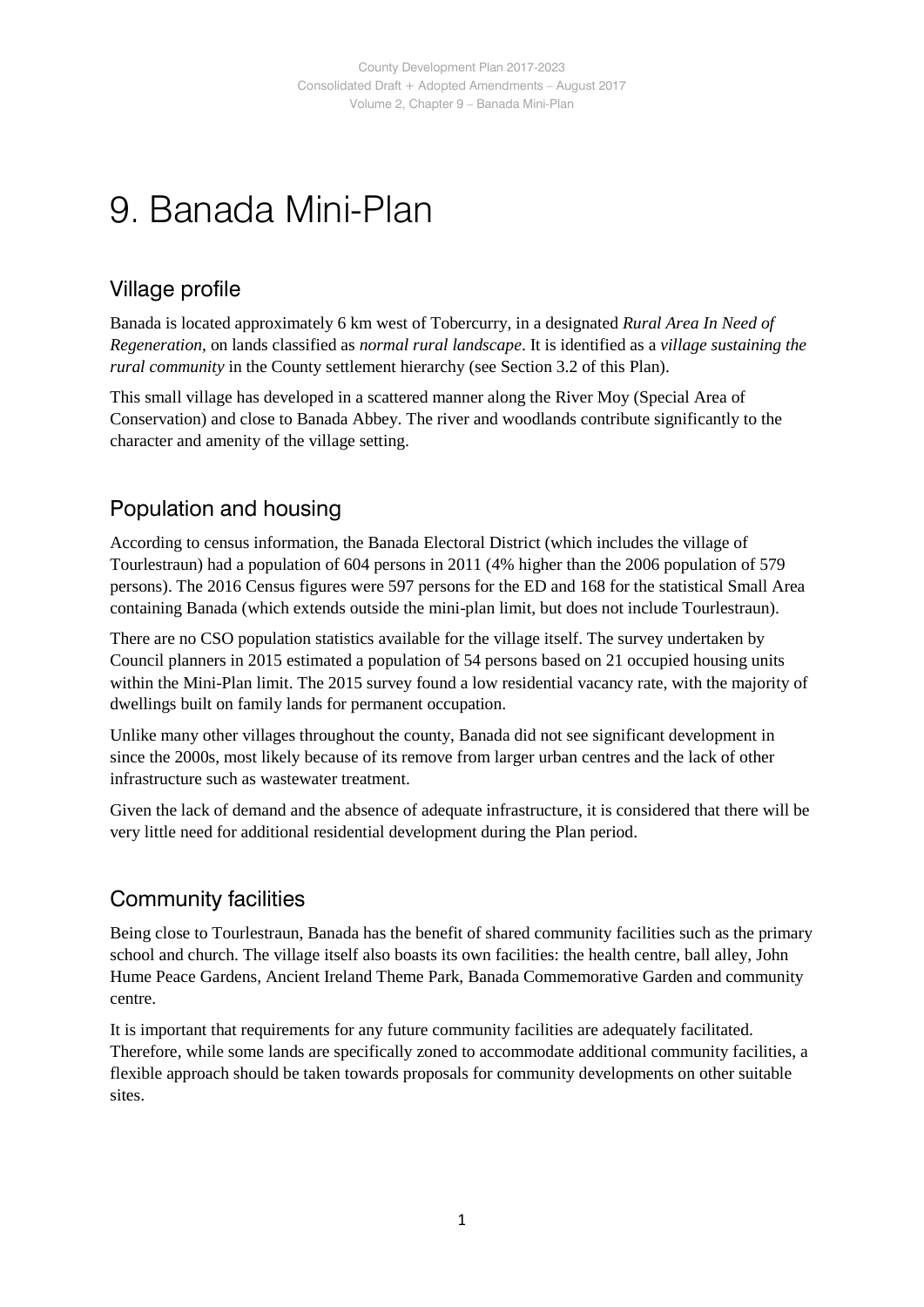#### Commercial and enterprise development

At present there is no retail or enterprise activity in Banada. Local employment is generally restricted to agriculture. Small-scale enterprises should be supported within the village.

It is considered that Banada Abbey buildings and the surrounding lands have great potential in this context. The former convent building and school are vacant at present and proposals involving their refurbishment and regular usage would have a positive impact upon the village.

#### Infrastructure

Banada is well served by the local road network, which provides links to the Sligo-Galway road (N-17) south of Tobercurry, and the Boyle-Ballina road (R-294) west of Tobercurry.

Drinking water comes from Lough Talt. There is no public wastewater treatment facility available at present and it is not envisaged that any such infrastructure will be provided by Irish Water in the short or medium term.

## **Objectives**

**Note:** These objectives must be considered in conjunction with the policies and objectives contained in Volume 1 and the general policies for mini-plans contained in Chapter 1 of Volume 2 of this Plan.

It is an objective of Sligo County Council to:

## 9.1 Natural heritage and open space

- **A.** Ensure the protection and enhancement of the conservation value of the River Moy SAC (site code 002298) and establish a wildlife corridor/river buffer zone along its course.
- **B.** Given the sensitive nature and high amenity value of the River Moy, support the retention of woodland, trees and vegetation along the riverbank and adjoining areas.
- **C.** Support improved access to the River Moy by providing riverside walkways with links to adjoining woodlands (as indicated on the Objectives Map) and by requiring the provision of such walkways in conjunction with the development of any adjoining lands, subject to Habitats Directive Assessment and the maintenance of an adequate river buffer.
- **D.** Support proposals to protect and enhance the amenity of existing public open spaces within the village.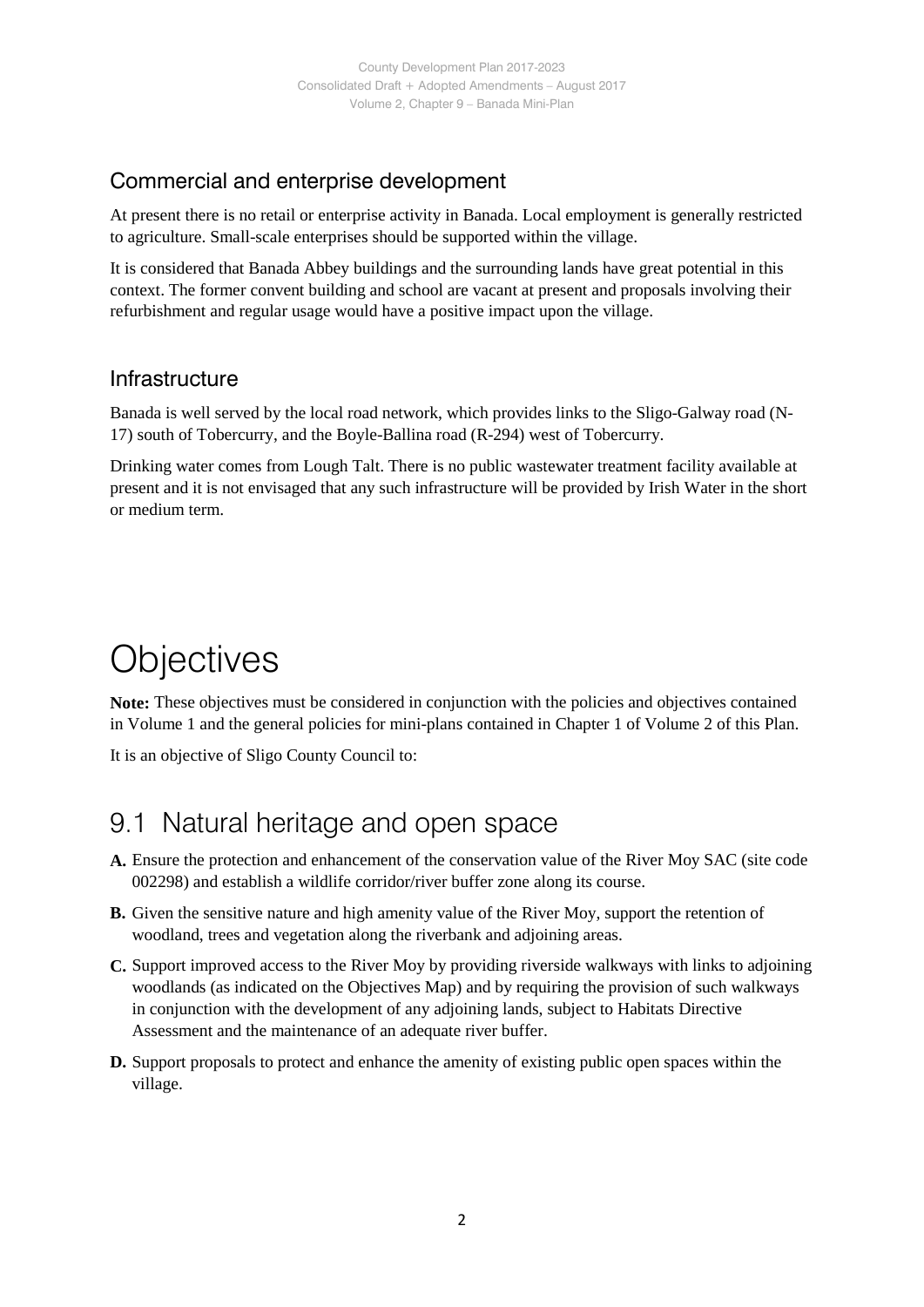## 9.2 Built heritage and streetscape

- **A.** Seek the protection and conservation of the following Protected Structures:
	- **RPS-70** Banada Bridge Banada
	- **RPS-71** Banada Abbey Convent and Church (façades only)
	- **RPS-72** Mullarkey's Pub and House Banada
	- **RPS-73** The Lodge Banada
	- **RPS-74** Cast-iron water pump Banada
- **B.** The former convent, church buildings, the former secondary school and the associated outbuildings at Banada Abbey should be sensitively restored for new use. Any such development proposal should:
	- $\Box$  include a detailed conservation report and detailed architectural assessment. The Council will require the preservation of features considered to be of sufficient architectural, historical, archaeological, artistic, cultural, scientific, social or technical interest.
	- $\Box$  make provision for uses that are appropriate to the site and existing buildings, in particular uses that would provide economic or social benefits to the local community, such as tourism and heritage facilities, community uses, office-based enterprises and sports or recreation facilities;
	- $\Box$  afford special attention to the protection and careful management of the natural setting of the buildings;
	- $\Box$  protect and preserve the stone wall along the perimeter of Banada Abbey.

### 9.3 Circulation and parking

- **A.** Require the improvement or realignment of the road junction to the south-east of Banada Bridge in conjunction with development of the adjoining lands.
- **B.** Support the improvement of pedestrian connectivity throughout the village, particularly between the village centre lands and Banada Abbey Convent, the primary health care centre and public open spaces (as indicated on the Objectives Map), subject to Habitats Directive Assessment. The provision of such links will be required in conjunction with the development of any adjoining lands.
- **C.** Support the provision of a pedestrian bridge over the River Moy in order to facilitate the development of a looped walking route along the river banks, subject to Habitats Directive Assessment.

#### 9.4 Village-centre mixed-use zone

- **A.** Development of the village centre should respect and reflect the existing settlement pattern, and facilitate co-ordination in terms of access, car-parking and pedestrian links.
- **B.** The design of development within the village-centre area should respect and reflect the scale, setting and character of Mullarkey's pub and house (a Protected Structure).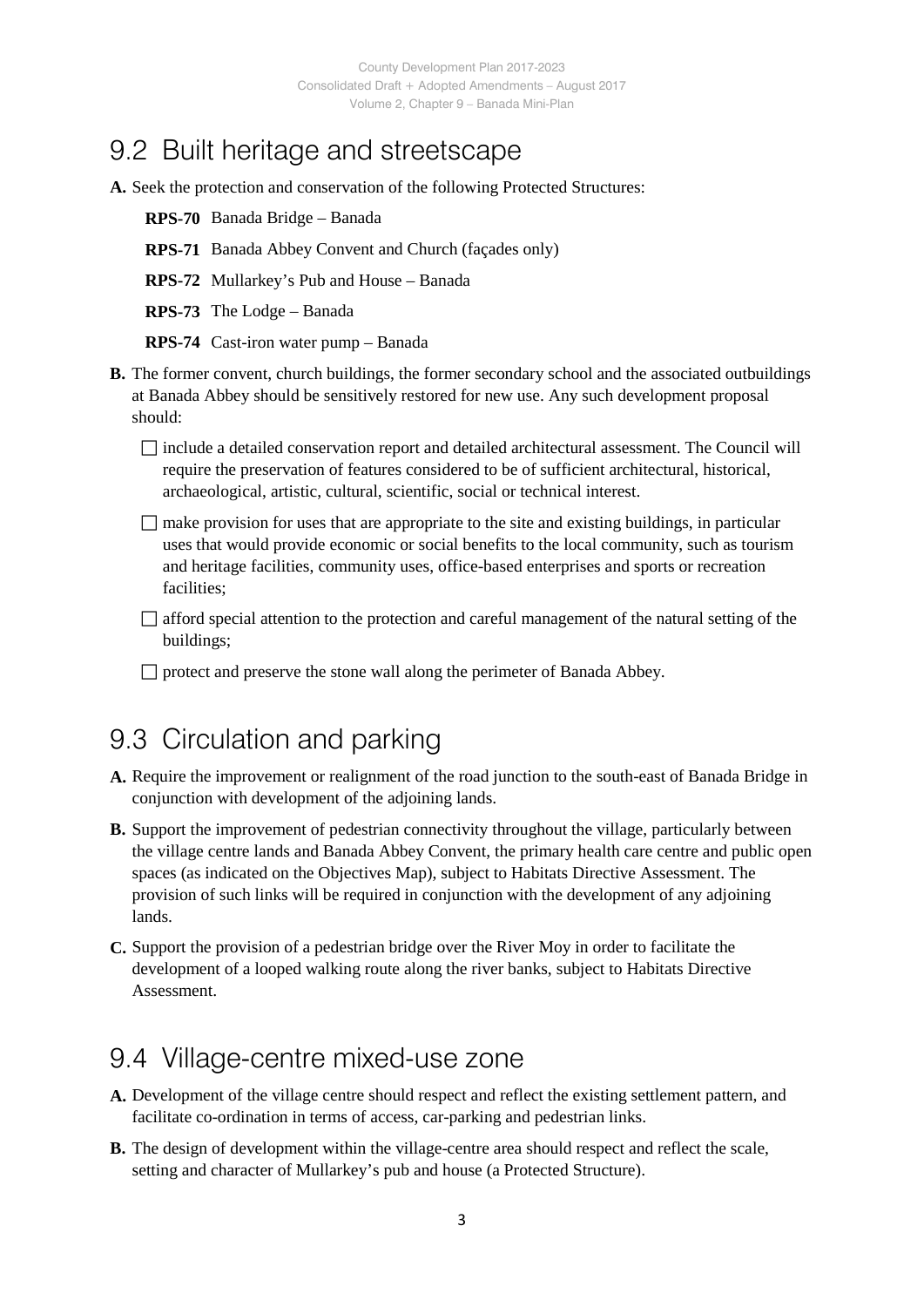## 9.5 Community facilities

- **A.** Support the development or redevelopment of the existing community centre and sports facilities.
- **B.** Support the redevelopment of the former national school building for community use or for use as a local enterprise centre aimed at promoting local employment and providing serviced units for startup enterprises.

### 9.6 Wastewater treatment

**A.** In the absence of public wastewater treatment facilities in the village, individual on-site wastewater treatment proposals will be considered, subject to appropriate scale, site assessment, design and conditions. However, communal wastewater systems will not be permitted.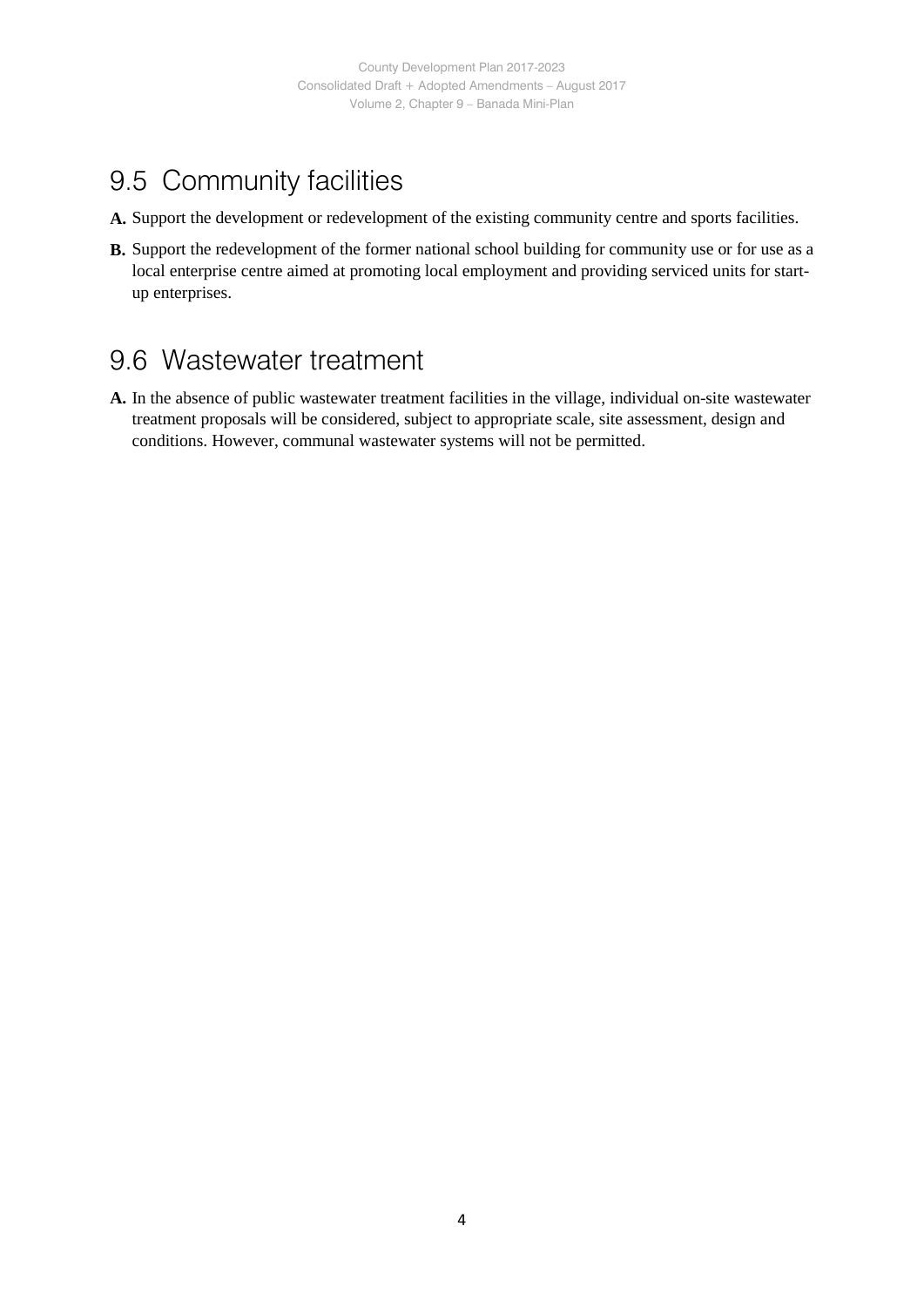

# Banada Zoning Map

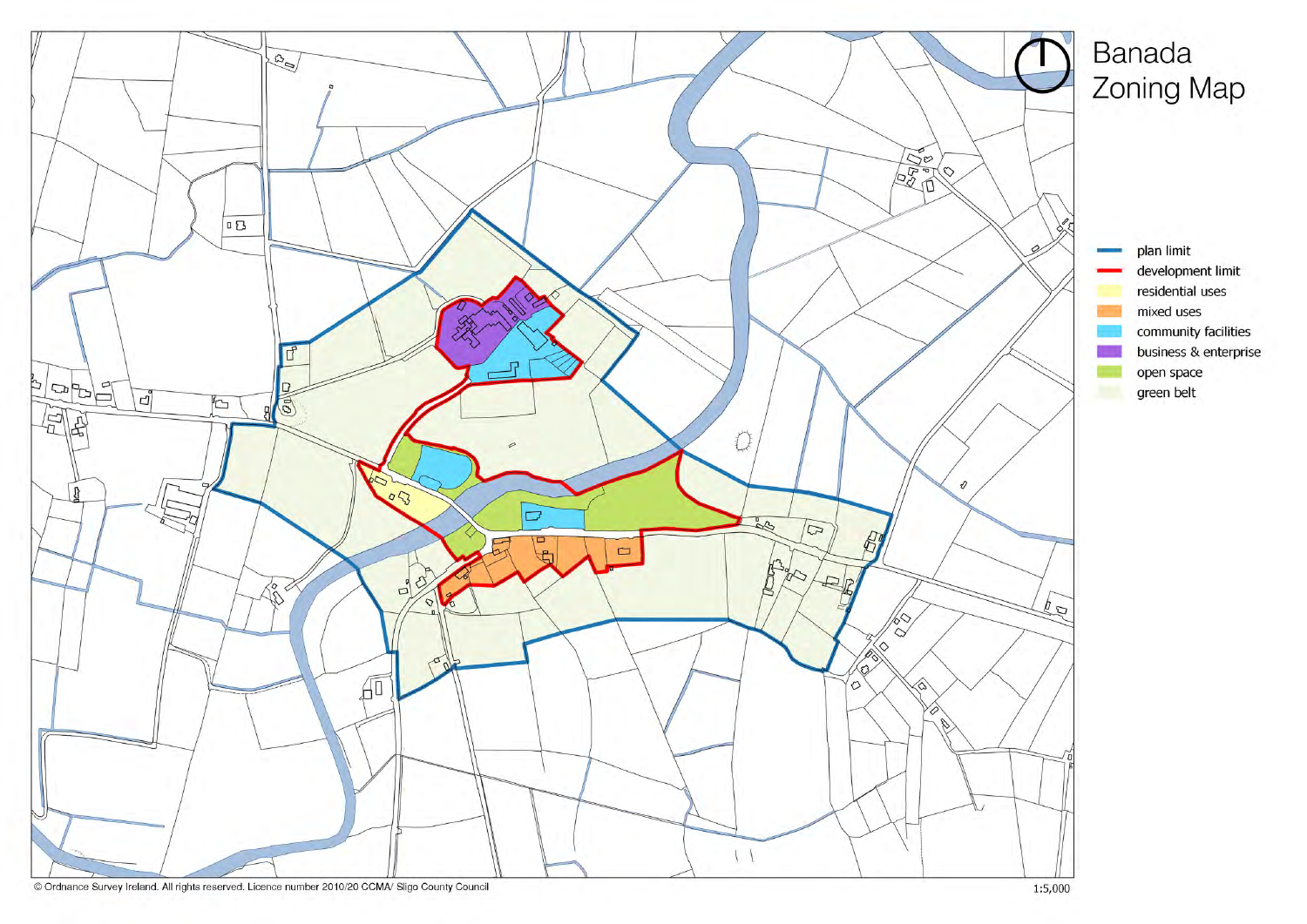# Banada Zoning detail



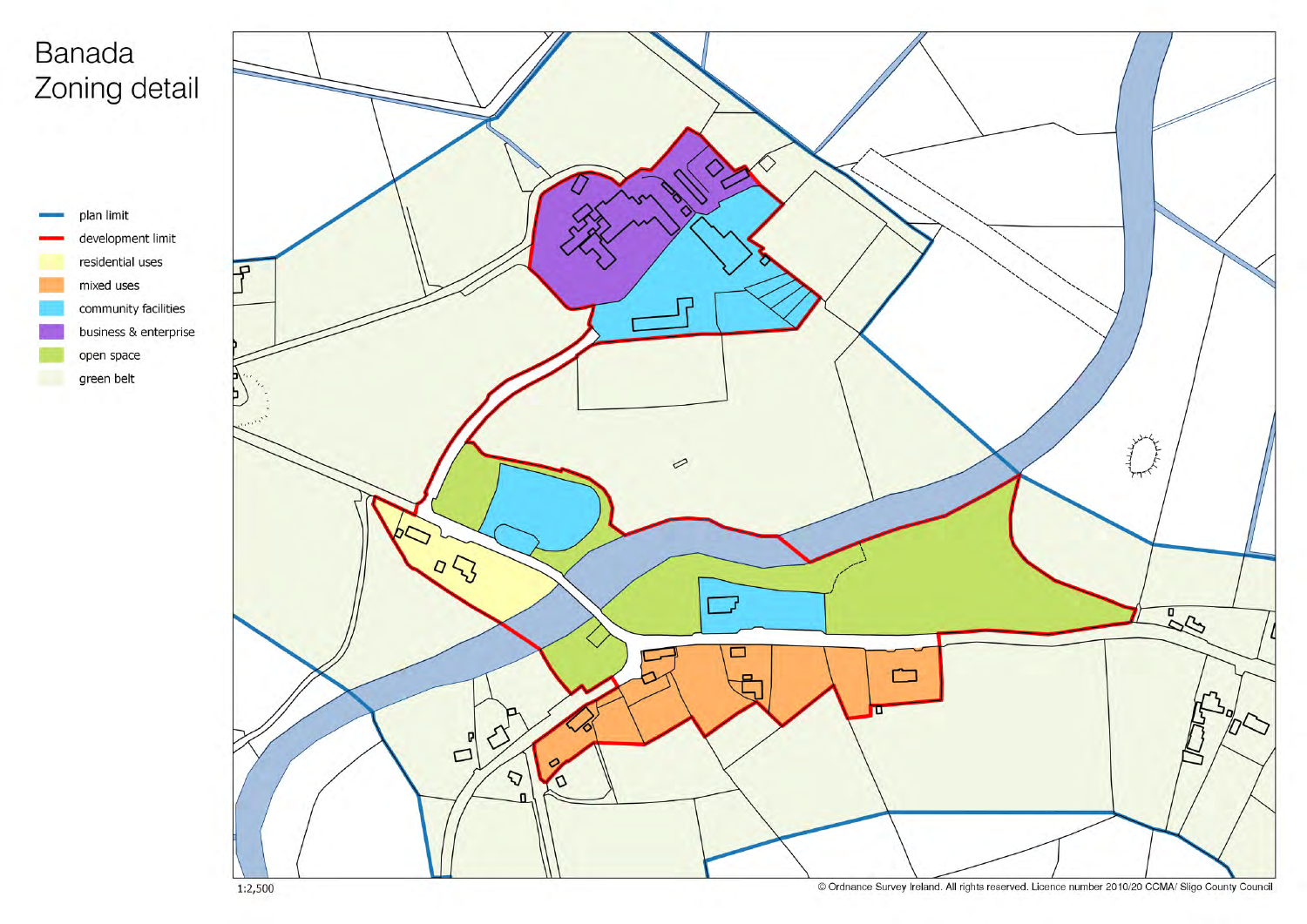